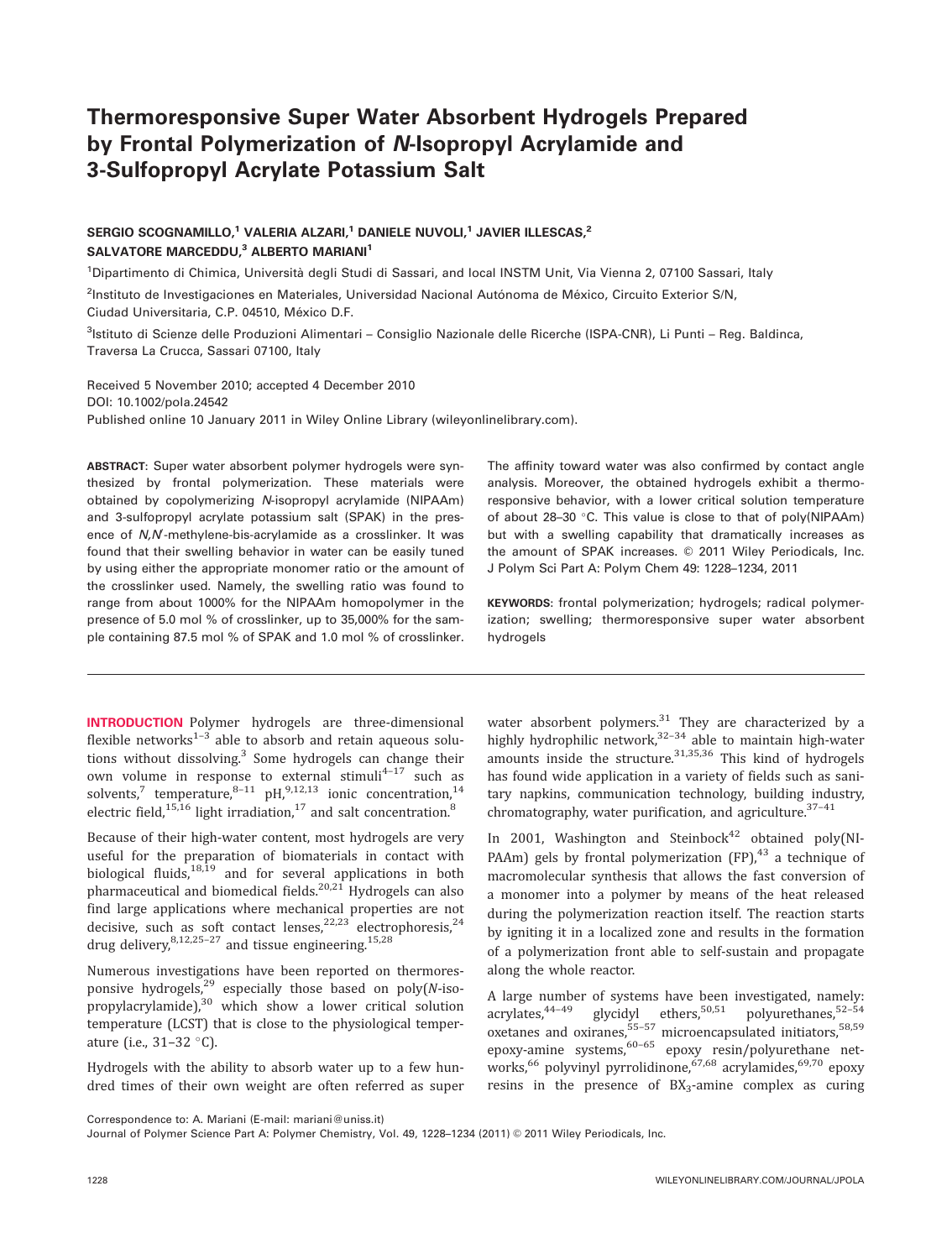

**SPAK** 

FIGURE 1 Starting materials used for the synthesis of copolymer hydrogels via FP.

agents,71,72 and phosphonium-based ionic liquids as radical agents,  $\frac{d}{dx}$  and  $\frac{d}{dx}$  and  $\frac{d}{dx}$  and  $\frac{d}{dx}$  and  $\frac{d}{dx}$  are developed.<sup>73</sup> FP was also applied to the stone consolidation, $74$  and to obtain interpenetrating polymer networks,<sup>75</sup> controlled drug release systems,<sup>7</sup> hybrid organic–inorganic epoxy resins, $^{77}$  and thermoresponsive hydrogels.<sup>67,78-81</sup>

In a recent article, starting from some reported studies on the large swelling capability of AAm/3-sulfopropyl acrylate potassium salt (SPAK) hydrogel systems, $82-85$  we reported the synthesis of super water AAm/SPAK absorbent hydrogels via FP.<sup>81</sup>

In this article, we describe the use of FP for the synthesis of super water absorbent hydrogels made of NIPAAm and SPAK in the presence of N,N'-methylene-bis-acrylamide (BIS) as crosslinker (Fig. 1).

The influences of the ratio among all components on the front velocity ( $V_f$ ), on its maximum temperature ( $T_{\text{max}}$ ), and on the network structure of the obtained materials are discussed.

#### RESULTS AND DISCUSSION

To determine the monomer ratios giving rise to a copolymer able to exhibit the largest swelling, preliminary investigations were carried out on hydrogels containing NIPAAm/ SPAK ranging from 0 to 100 mol % and in the presence of 1.0, 2.5, 5.0, and 10.0 mol % of BIS. It was observed that the highest swelling was obtained in the presence of 1.0 or 5.0 mol % of BIS. Thus, as listed in Table 1, the research was focused on the two sets of copolymer hydrogels made of NIPAAm and SPAK using these two BIS concentrations.

In the first series (samples FP1-3, containing 1.0 mol % of BIS), the molar fraction of NIPAAm was allowed to range from 12.5 to 37.5 mol %, which are the compositions allowing for the largest swelling ratio (SR %, see "Experimental" section). In the second series (samples FP4-10, containing 5.0 mol % of BIS), NIPAAm was varied from 0 to 100 mol % (Table 1).

While for the samples containing 1.0 mol % BIS (FP1-3),  $V_f$ ranged from 0.5 to 1.0 cm  $min^{-1}$ , for those samples containing 5.0 mol % BIS,  $V_{\rm f}$  ranged from 0.38 to 2.0  $\rm cm$   $\rm min^{-1}$ (FP4-10).

The hydrogels containing 12.5, 25.0, and 37.5 mol % NIPAAm and 1.0 mol % BIS (FP1-3) exhibited a  $V_f$  that is higher than that of the corresponding samples containing 5.0 mol % BIS (FP5-7). Accordingly, also  $T_{\text{max}}$  increases as the amount of NIPAAm increases (Table 1). However, the amount of crosslinker does not significantly influence this parameter; indeed,  $T_{\text{max}}$  of samples FP1-3 goes from 116 to 130 °C, and that of samples FP5-7 from 107 to 137 °C. At variance, when the amount of crosslinker is equal to 5.0 mol %,  $T_{\text{max}}$  goes from 98 °C (for the copolymer containing 0 mol % NIPAAm: sample FP4), to 179 °C (for the NIPAAm homopolymer: sample FP10).

To investigate the SR % of all hydrogels, they were swollen and equilibrated in water at various temperatures from 10 to 40 $\degree$ C, and the swelling results are plotted in Figure 2.

| Sample<br>Codes | <b>NIPAAm</b><br>$(mod \% )$ | <b>BIS</b><br>(mod %) | $T_{\rm max}$<br>$(^\circ C)$ | $V_{\rm f}$<br>$\text{(cm min}^{-1})$ | $T_{\rm q}$ (°C) |     | Conversion<br>(% ) |
|-----------------|------------------------------|-----------------------|-------------------------------|---------------------------------------|------------------|-----|--------------------|
| FP <sub>1</sub> | 12.5                         | 1.0                   | 116                           | 0.5                                   | 168              |     | 98                 |
| FP <sub>2</sub> | 25.0                         | 1.0                   | 122                           | 0.9                                   | 180              |     | 99                 |
| FP3             | 37.5                         | 1.0                   | 130                           | 1.0                                   | 69               | 187 | 98                 |
| FP4             | $\mathbf 0$                  | 5.0                   | 98                            | 0.38                                  | 70               | 198 | 98                 |
| FP <sub>5</sub> | 12.5                         | 5.0                   | 116                           | 0.42                                  | 69               | 199 | 99                 |
| FP <sub>6</sub> | 25.0                         | 5.0                   | 107                           | 0.56                                  | 61               | 198 | 98                 |
| FP7             | 37.5                         | 5.0                   | 137                           | 0.66                                  | 55               | 192 | 99                 |
| FP8             | 50.0                         | 5.0                   | 135                           | 0.65                                  | 51               | 188 | 99                 |
| FP <sub>9</sub> | 75.0                         | 5.0                   | 152                           | 0.8                                   | 50               | 170 | 98                 |
| <b>FP10</b>     | 100                          | 5.0                   | 179                           | 2.0                                   | 59               | 158 | 99                 |

TABLE 1 Experimental Data Concerning the NIPAAm/SPAK Hydrogels Prepared in this Work

BIS: 1.0 or 5.0 mol %; AmPS: 1 mol %, DMSO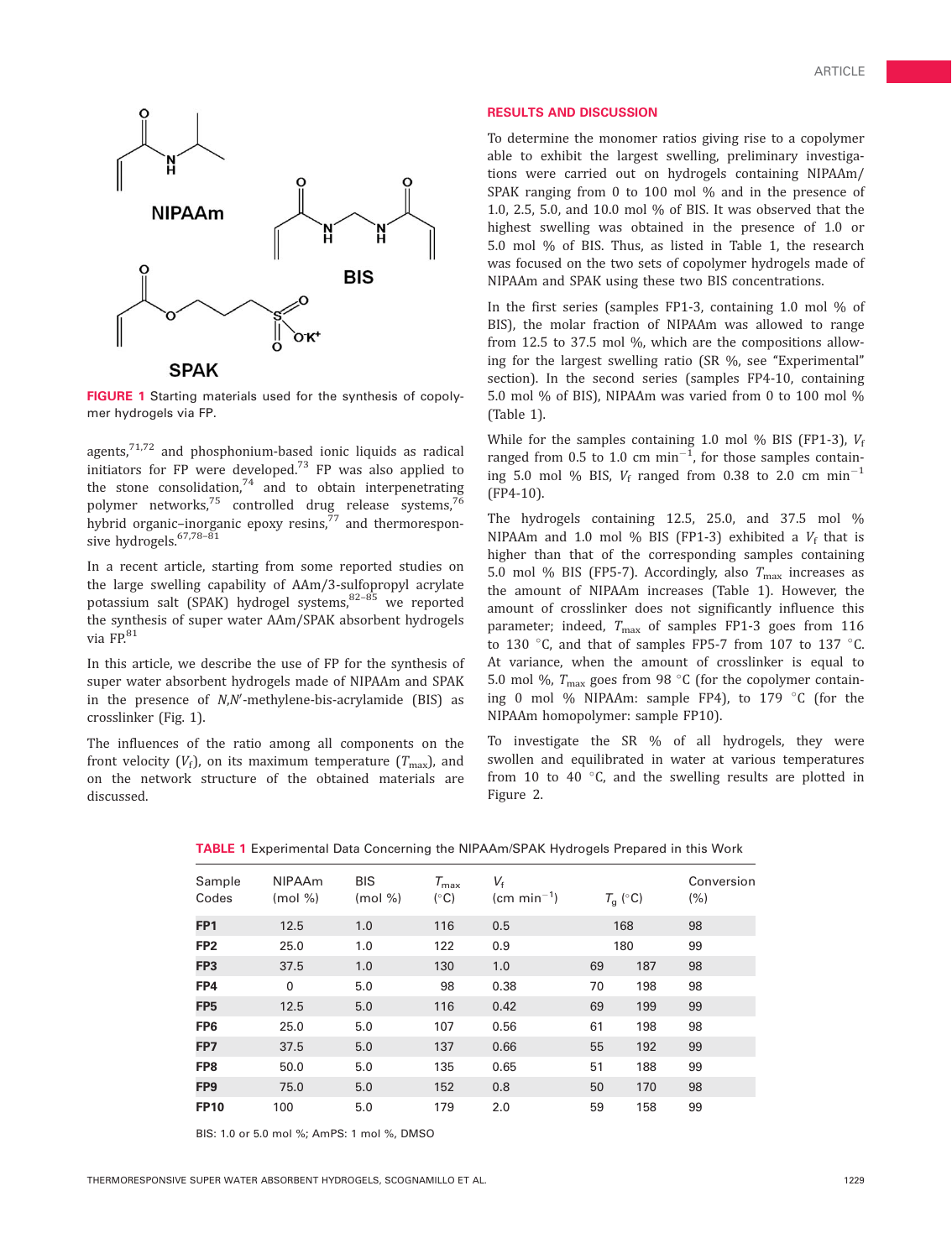

FIGURE 2 SR % as a function of temperature for samples characterized by various monomer ratios and containing: (a) 1.0 and 5.0 mol % BIS; (b) 5.0 mol % BIS.

As said above, some preliminary investigations were carried out in the range from 50 to 100 mol % NIPAAm and in the presence of 5.0 mol % BIS (Fig. 2, samples FP8-10), which confirmed what already observed by us in the AAm/SPAK system: $81$  when the amount of NIPAAm is relatively large, only minor swelling variations are observed along all the temperature range investigated. At variance, polymers with a content of 12.5–37.5 mol % NIPAAm and 1.0 mol % BIS [Fig. 2(a), samples FP1-3] or 5.0 mol  $%$  BIS [Fig. 2(b), samples FP5-7] exhibited an SR % that is dependent on the amount of both SPAK and BIS.

It should be highlighted that the presence of SPAK influences dramatically the swelling ratio. In particular, samples containing larger amounts of this component are characterized by larger SR %. This finding is in agreement with what expected on the basis of the chemical nature of such a compound, which contains a highly polar group that may partially dissociate in water.

However, for the series of samples containing 5.0 mol % of BIS, this trend is characterized by several exceptions [Fig. 2(b), samples FP4-10].

The hydrogels containing up to 37.5 mol % NIPAAm and 5.0 mol % BIS (FP4-7) exhibited a swelling ratio ranging from 8000 (at 0  $\degree$ C) down to 1000% (at 40  $\degree$ C); moreover, for temperatures higher than 26  $\degree$ C, the SR % trends are almost superimposed. Differently, the samples with NIPAAm comprised between 12.5 and 37.5 mol %, and 1.0 mol % BIS (FP1-3) showed a very different swelling behavior. In this set of polymers, SR % increases as the NIPAAm amount decreases. Indeed, the hydrogel containing 12.5 mol % NIPAAm (FP1) is able to swell from 8000 (at 40  $^{\circ}$ C) up to 35,000% (at 10  $^{\circ}$ C), while the hydrogel containing 37.5 mol % NIPAAm (FP3) exhibits an approximately constant SR %, around 5000%, along all the temperature range investigated [Fig. 2(a)]. It is noteworthy that, apart from the sample FP4, which does not contain NIPAAm, all the others exhibit a LCST, and a consequent thermoresponsive behavior, at about  $28-30$  °C, which was easily determined by the trends reported in Figure 2(a,b).

Namely, it is known that thermoresponsive hydrogels such as those derived from NIPAAm undergo a sharp coil–globule transition in water, thus, changing their state from hydrophilic (below this temperature) to hydrophobic (above it). The thermoresponsive behavior is due to the entropic gain as water molecules associated with the side-chain isopropyl moieties are released into the aqueous solution as the temperature passes LCST, corresponding to the point at which the entropic gain of the system becomes larger than the enthalpic contribution of those water molecules that are hydrogen-bonded to the polymer chain, and, thus, it is largely dependent on the hydrogen-bonding capabilities of the constituent monomer units.<sup>21</sup>

In the present case, such effect is not only due to NIPAAm units but also to the contribution of the SPAK ones, which are characterized by an ionizable, polar group.

Because of the presence of such LCST, which is close to the physiological temperature, these systems might be potentially useful in biological applications.

It is also worth mentioning that the sample containing 12.5 mol % NIPAAm and 1.0 mol % BIS (FP1) showed an SR % always comprised between 10,000 and 35,000%, making it a thermoresponsive super water absorbent hydrogel. Moreover, the above results suggest that the NIPAAm/SPAK copolymers are more advantageous than the  $AAm/SPAK$  ones<sup>81</sup> in that, even if they exhibit a similar LCST  $(\sim 30$  °C), the present system has the advantage of being characterized by a tunable swelling that can range from 35,000% to 5000% when temperature raises from 10 to 40  $^{\circ}$ C; by contrast, in the AAm/SPAK the highest SR % was found to be equal to 15,000% only.

The morphological structure of the hydrogels was investigated by environmental SEM analysis (ESEM). As an example, Figure 3 shows ESEM micrographs of samples FP1 and FP5 containing 12.5 mol % NIPAAm, and 1.0 and 5.0 mol % of BIS, respectively. As can be seen, the samples turned out to be characterized by a sponge-like structure. Pore dimensions were found to be dependent on the amount of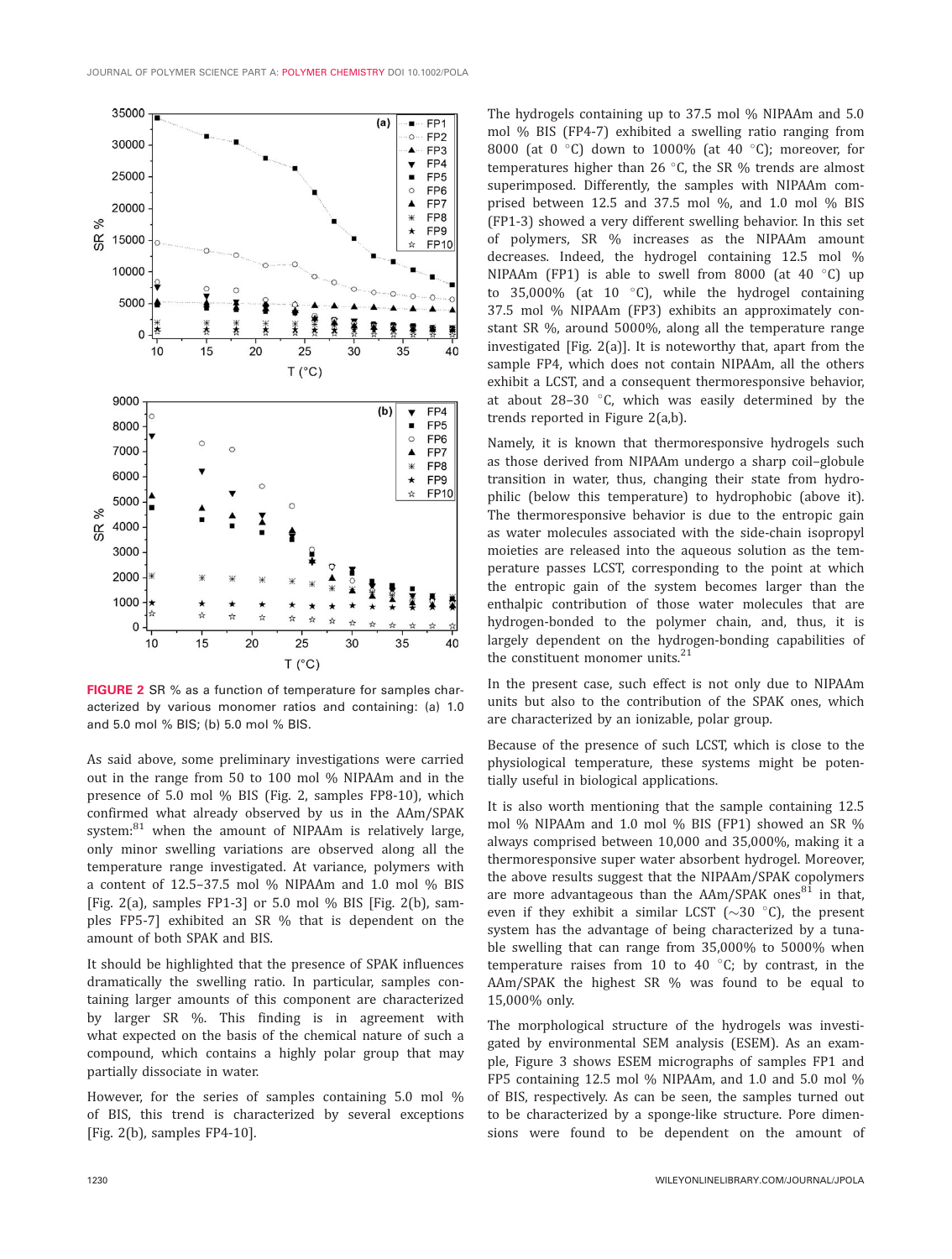

FIGURE 3 ESEM micrographs of sample (a) FP1 and (b) FP5 (containing 12.5 mol % NIPAAm and 1.0 or 5.0 mol % BIS, respectively).

crosslinker. Namely, sample FP1 (1.0 mol % BIS) is characterized by pore diameters between 150 and 200  $\mu$ m [Fig. 3(a)], whereas sample FP5 (5.0 mol % BIS) has pores comprised between 50 and 100  $\mu$ m [Fig. 3(b)]. However, also by taking into account some previous findings, 38,78,79,81 it is hardly to establish a reliable relationship among pore dimension and structure, and reaction parameters such as composition, monomer ratio, amount of crosslinker, type of solvent, and temperature.

The crosslinked structure has been confirmed by FTIR spectra. For the sake of simplicity, Figure 4 shows the IR spectrum of sample FP1 compared with those of the monomers and the crosslinker. In particular, the peak at about  $1680$   $cm^{-1}$  regarding the stretching of the conjugated carbonyl, which is visible in the NIPAAm and BIS spectra, disappeared in that of sample FP1, thus indicating that the double bond has reacted.

Recently, Chen et al. $80$  and our group $81$  proposed the use of water contact angle analysis (WCA) for the characterization of frontally polymerized hydrogels. By this technique, in the

present system, an increase of temperature resulted in an increase of WCA because of the corresponding decrease of water affinity. Moreover, for the same reason, at a given temperature the larger the amount of SPAK is, the lower the contact angle is. For instance, WCA goes from 37, 42, and 56 $^{\circ}$  (at 10  $^{\circ}$ C) to 47, 65, and 74 $^{\circ}$  (at 35  $^{\circ}$ C), respectively, for samples FP1, FP2, and FP3. The explanation for such a behavior is in agreement with that already given for the SR % trends. Indeed, as the content of SPAK, which contains an ionic group, increases, the whole affinity of the copolymers toward water increases, thus resulting in a decrease of the contact angle measured.

Differential scanning calorimetry (DSC) investigations were carried out on the dry polymers. By the comparison between the first and the second scans, it was found that conversions were always almost quantitative (no residual polymerization heat was recorded). Table 1 lists the values of  $T_g$  found for all the samples synthesized in the present work.

First of all, it can be seen that both crosslinked homopolymers are characterized by two  $T_{\rm g}$  values: the first at 70 and 59  $°C$  (for samples FP4 and FP10, respectively) and the second at 198 (FP4) and 158  $\degree$ C (FP10).

Two transition temperatures have been found also in all the copolymers: the first one at about  $50-70$  °C, without any apparent relationship with the actual sample composition. The second value is comprised between 158 and 199 $\degree$ C. In detail, as expected the samples containing 1.0 mol % BIS are characterized by  $T_g$  values that are lower than those containing 5.0 mol % of crosslinker. This finding is probably due to the reduced mobility of the chains caused by the increased amount of BIS. As far as the trends along the series is concerned, the samples containing 1.0 mol % BIS (samples FP1-3) are characterized by values of glass transition temperature that increase as the amount of SPAK decreases, going from  $168$  to  $187$  °C. At variance, for those samples containing 5.0 mol % of BIS (samples FP4-10),  $T_g$  decreases



FIGURE 4 FTIR spectrum of sample FP1, containing 12.5 mol % NIPAAm and 1.0 mol % BIS, compared with the spectra of unreacted NIPAAm, BIS, and SPAK.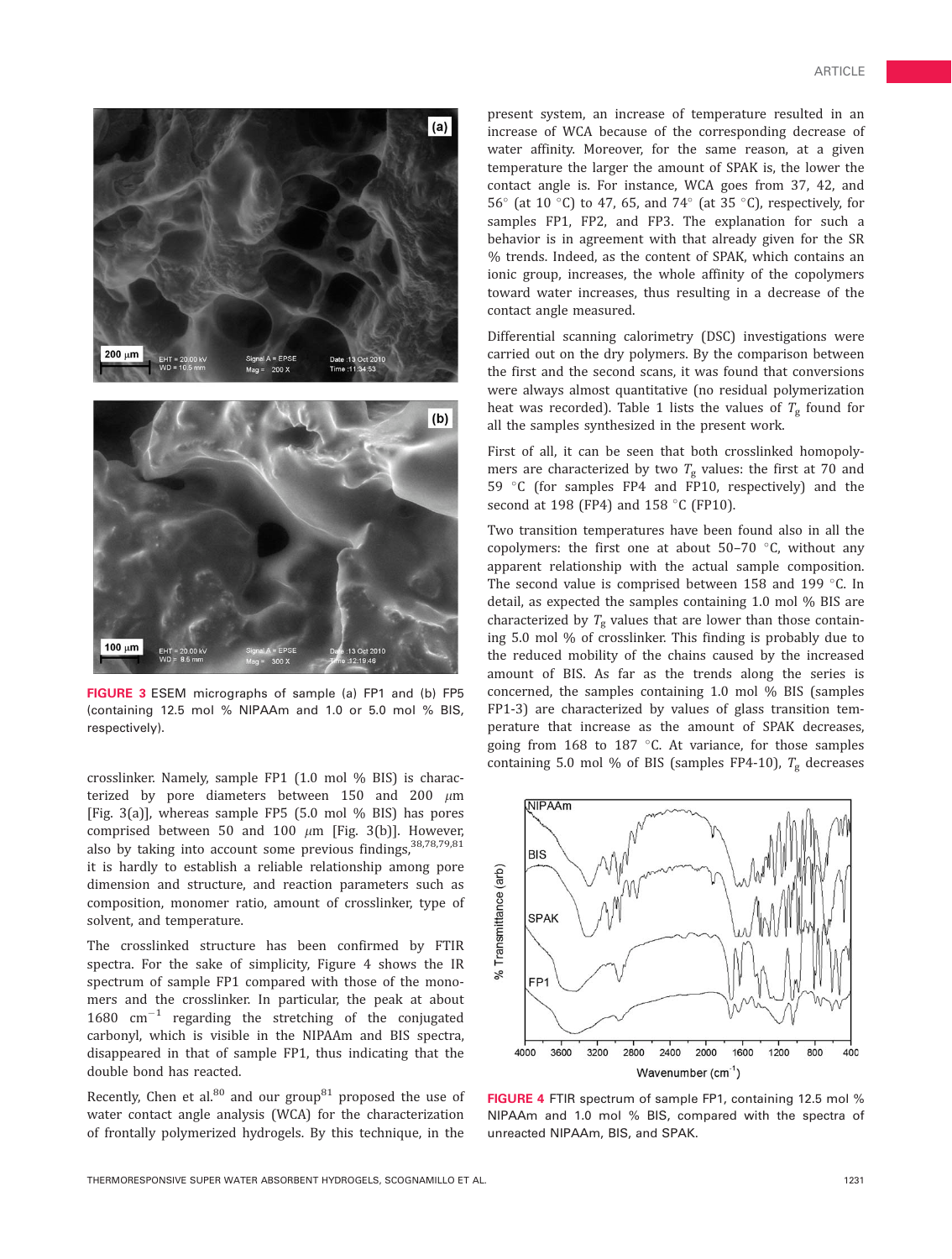as SPAK decreases. Although the second series behavior can be reasonable explained by taking into account the polarity of the SPAK monomer, which results in a reduced chain mobility and a subsequent increase of  $T_{\rm g}$ , an analogous explanation for the first series cannot be done, this trend being probably more complicated and probably dependent on various complex interactions between BIS, SPAK, and NIPAAm units.

### EXPERIMENTAL

#### Materials

N-isopropyl acrylamide (NIPAAm, 97 %, FW = 113.16, mp = 60–63 °C), SPAK (FW = 232.3, mp = 302 °C), ammonium persulfate (AmPS, FW  $= 228.20$ ), dimethyl sulfoxide (DMSO, FW = 78.13, bp = 189 °C,  $d = 1.101$  g mL<sup>-1</sup>), and BIS (FW = 154.17, mp = 300 °C) were purchased from Sigma-Aldrich and used as received (Fig. 1). At 25  $\degree$ C, all the monomer mixtures discussed below were stable for several days, that is, without undergoing spontaneous polymerization.

#### Characterization

DSC characterization was performed by means of a Q100 Waters TA Instruments calorimeter, with a TA Universal Analysis 2000 software. Two heating ramps, from -80 to 250 °C, with a heating rate of 10 °C min<sup>-1</sup>, were carried out on dry samples: the first scan was performed to remove eventual residual solvent and to establish monomer conversion. WCAs of dried samples were determined by a Dataphysics OCA 5, 10 instrument.

A Fourier transform infrared spectroscope (JASCO FT 480 spectrometer) was used for recording the FTIR spectra of the samples. The powders were ground into a dry KBr disk and 32 scans at a resolution of 4  $\rm cm^{-1}$  were used to record the spectra.

The morphological features of the hydrogels were investigated by an ESEM analysis using a Zeiss EVO LS10.

To determine their swelling ratio (SR %) in water, hydrogels were heated from 10 to 40 $\degree$ C in a thermostatic bath by increasing temperature at a rate of  $2^{\circ}$ C/day. The SR % was calculated by applying the following equation:

$$
SR\% = (M_s - M_d)/M_d \times 100\tag{1}
$$

where  $M_s$  and  $M_d$  are the hydrogel masses in the swollen and in the dry state, respectively.

For each sample, three SR % measurements were carried out, and the average values have been reported: reproducibility was always within 5–7%.

## Hydrogel Synthesis

A common glass test tube (i.d.  $= 1.5$  cm, length  $= 16$  cm) was filled with the appropriate amounts of NIPAAm, SPAK, BIS, AmPS, and DMSO (Table 1). In all runs, the total molar amount of the two comonomers  $(5.0 \times 10^{-2} \text{ mol})$ , initiator (AmPS, 1.0 mol % referred to the total amount of double bonds), and DMSO (3.0 mL) were kept constant. This solvent was added to obtain homogeneous solutions.

The mixtures were sonicated in an ultrasound bath at 30 $\degree$ C for 30 s to remove the gas bubbles present in it.

A thermocouple junction was located at about 1 cm from the bottom of the tube and connected to a digital temperature recorder (Delta Ohm 9416). Front started by heating the external wall of the tube in correspondence of the upper surface of the monomer mixture, until the formation of the front became evident. Front velocities were determined by measuring the front position (easily visible through the glass wall of test tubes) as a function of time. Front temperature measurements were performed by using a K-type thermocouple connected to the above digital thermometer used for temperature reading and recording (sampling rate: 1 Hz). For all samples,  $T_{\text{max}}$  ( $\pm 10^{-\circ}$ C) and  $V_{\text{f}}$  ( $\pm 0.05$  cm  $\text{min}^{-1}$ ) were measured. Conversions, determined by DSC, were always almost quantitative (Table 1).<sup>64</sup>

After polymerization, all samples were washed in water for several days to remove DMSO and allow them to swell.

#### **CONCLUSIONS**

In this work, a series of thermoresponsive super water absorbent copolymer hydrogels composed of NIPAAm and SPAK was successfully prepared by FP. The LCST was found to be independent of the copolymer composition and equal to about 30  $\degree$ C. At variance, the swelling ratio was found to be largely affected by the ratio between NIPAAm and SPAK. In particular, it was larger for relatively large amounts of the latter. Namely, for the sample containing 12.5 mol % NIPAAm, an SR % value as high as about 35,000% was found, which is much larger that the value of 7500% exhibited by the NIPAAm homopolymer. This represents a great advantage, because it allows one to tune this property by simply varying the monomer ratio. Moreover, SPAK is much cheaper than NIPAAm, and the possibility of replacing this latter with the former may result in a significant economical advantage.

S. Scognamillo is grateful to ''Regione Autonoma della Sardegna'' for the financial support (''Master and Back'' program). The authors are in debt with Porto Conte Ricerche (Tramariglio, Sassari, Italy) for the water contact angle measurements.

## REFERENCES AND NOTES

1 Carretti, E.; Dei, L.; Weiss, R. G. Soft Matter 2005, 1, 17–22.

2 Kopeček, J.; Yang, J. Polym Int 2007, 56, 1078-1098.

3 Kashyap, N.; Kumar, M. N. V. Crit Rev Ther Drug Carrier Syst 2005, 22, 107–150.

4 Ozmen, M. M.; Okay, O. J Macromol Sci Part A: Pure Appl Chem 2006, 43, 1215–1225.

5 Zhang, X. Z.; Wang, F. J.; Chu, C. C. J Mater Sci Mater Med 2003, 14, 451–455.

6 Yamashita, K.; Hashimoto, O.; Nishimura, T.; Nango, M. React Funct Polym 2002, 51, 61–68.

7 Hirokawa, E., Tanaka, T. J Chem Phys 1984, 81, 6379–6380.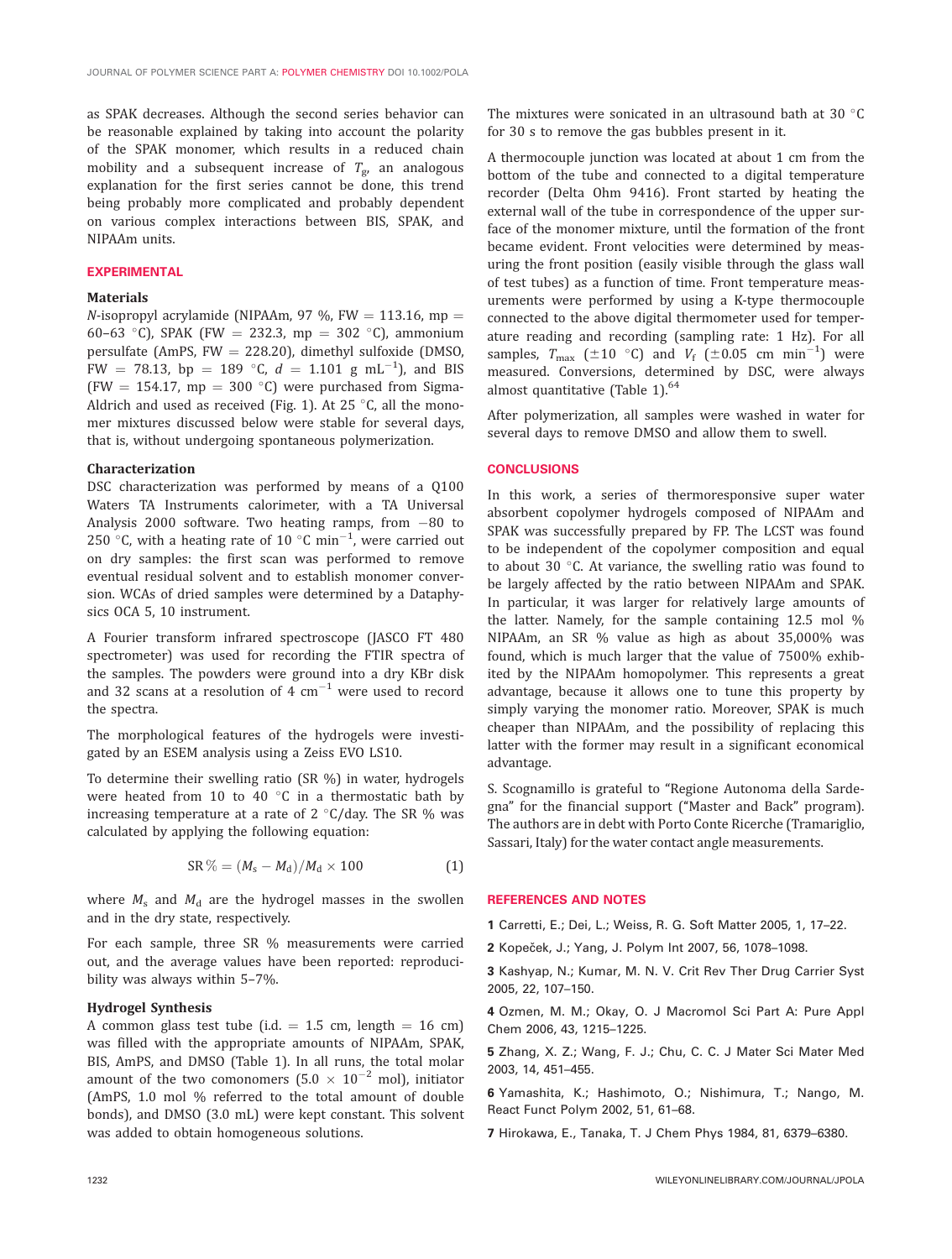8 Jeonga, B.; Kimb, S. W.; Baeb, Y. H. Adv Drug Deliv Rev 2002, 54, 37–51.

9 Zhao, C.; Zhuang, X.; He, P.; Xiao, C.; He, C.; Sun, J.; Chen, X.; Jing, X. Polymer 2009, 50, 4308–4316.

10 Okano, T.; Yui, N.; Yokoyama, M.; Yoshida, R. In Japanese Technology Reviews Section E; Ikoma, T., Ed.; Gordon Science: Yverdon, Switzerland, 1993; Vol. 4, pp 67–105.

11 Hoffman, A. S. J Controlled Release 1987, 6, 297–305.

12 Schmaljohann, D. Adv Drug Deliv Rev 2006, 58, 1655–1670.

13 Ying, Z.; Haijia, S.; Li, F.; Tianwei, T. Polymer 2005, 46, 5368–5376.

14 Afrassiabi, A.; Dong, L. C. J Controlled Release 1986, 4, 213–222.

15 Park, K. In Controlled Release: Challenges and Strategies; Park, K. (Purdue University), Ed.; American Chemical Society: Washington, DC, 1997; p 629.

16 Gil, E. S.; Hudson, S. M. Prog Polym Sci 2004, 29, 1173–1222.

17 Suzuki, A.; Tanaka, T. Nature (London) 1990, 346, 345– 347.

18 Huang, X.; Lowe, T. L. Biomacromolecules 2005, 6, 2131– 2139.

19 Chen, S. C.; Wu, Y. C.; Mi, F. L.; Lin, Y. H.; Yu, L. C.; Sung, H. S. J Controlled Release 2004, 96, 285–300.

20 Kopeček, J. Biomaterials 2007, 28, 5185-5192.

21 de las Heras Alarcón, C.; Pennadam, S.; Alexander, C. Chem Soc Rev 2005, 34, 276–285.

22 Liu, T. Y.; Hu, S. H.; Liu, D. M.; Chen, S. Y.; Chen, I. W. Nano Today 2009, 4, 52–65.

23 Kopeček, J. J Polym Sci Part A: Polym Chem 2009, 47, 5929–5946.

24 Righetti, P. G.; Gelfi, C. J Chromatogr B Biomed Sci Appl 1997, 699, 63–75.

25 Bajpai, A. K.; Shukla, S. K.; Bhanu, S.; Kankane, S. Prog Polym Sci 2008, 33, 1088–1118.

26 Dai, H.; Chen, Q.; Qin, H.; Guan, Y.; Shen, D.; Hua, Y.; Tang, Y.; Xu, J. Macromolecules 2006, 39, 6584–6589.

27 Reis, A. V.; Guilherme, M. R.; Moia, T. A.; Mattoso, L. H. C.; Muniz, E. C.; Tambourgi, E. B. J Polym Sci Part A: Polym Chem 2008, 46, 2567–2574.

28 Peppas, N. A.; Langer, R. Science 1994, 263, 1715–1720.

29 Zhang, X. Z.; Yang, Y. Y.; Chung, T. S.; Ma, K. X. Langmuir 2001, 17, 6094–6099.

30 Kulawardana, E. U.; Kuruwita-Mudiyanselage, T.; Neckers, D. C. J Polym Sci Part A: Polym Chem 2009, 47, 3318– 3325.

31 Karadağ, E.; Üzüm, Ö. B.; Saraydin, D. Eur Polym J 2002, 38, 2133–2141.

32 Bell, C. L.; Peppas, N. A. Biopolym II Adv Polym Sci 1995, 22, 125–175.

33 Gutowska, A.; Bae, Y. H.; Jacobs, H.; Feijen, J.; Kim, S. W. Macromolecules 1994, 27, 4167–4175.

34 Muniz, E. C.; Geuskens, G. Macromolecules 2001, 34, 4480–4484.

35 Chen, J.; Park, H.; Park, K. J Biomed Mater Res 1999, 44, 53–62.

36 Chen, J.; Park, K. J Controlled Release 2000, 65, 73–82.

37 Buchholz, F. L.; Graham, T. Modern Superabsorbent Polymer Technology; Wiley: New York, 1998.

38 Dorkoosh, F. A.; Brussee, J.; Verhoef, J. C.; Borchard, G.; Tehrani, M. R.; Junginger, H. E. Polymer 2000, 41, 8213–8220.

39 Ende, M.; Hariharan, D.; Peppas, N. A. React Polym 1995, 25, 127–137.

40 Raju, K. M.; Raju, M. P.; Mohan, Y. M. Polym Int 2003, 52, 768–772.

41 Shiga, T.; Hirose, Y.; Okada, A.; Kurauchi, T. J Appl Polym Sci 1992, 44, 249–253.

42 Washington, R. P.; Steinbock, O. J Am Chem Soc 2001, 123, 7933–7934.

43 A comprehensive list of frontal polymerization bibliography is reported at http://www.pojman.com/FP\_Bibliography.html.

44 Hu, T.; Chen, S.; Tian, Y.; Pojman, J. A.; Chen, L. J Poly Sci Part A Polym Chem 2006, 44, 3018–3024.

45 Hu, T.; Chen, S.; Tian, Y.; Chen, L.; Pojman, J. A. J Polym Sci Part A: Polym Chem 2007, 45, 873–881.

46 Pojman, J. A. J Am Chem Soc 1991, 113, 6284–6286.

47 Mariani, A.; Bidali, S.; Fiori, S.; Malucelli, G.; Ricco, L. Macromol Symp 2004, 218, 1–9.

48 Pojman, J. A.; Gunn, G.; Owens, J.; Simmons, C. J Phys Chem Part B 1998, 102, 3927–3929.

49 Nagy, I. P.; Sike, L.; Pojman, J. A. Adv Mater 1995, 7, 1038–1040.

50 Crivello, J. V. J Polym Sci Part A: Polym Chem 2006, 44, 6435–6448.

51 Crivello, J. V. J Polym Sci Part A: Polym Chem 2006, 44, 3036–3052.

52 Chen, S. H.; Sui, J.; Chen, L. Colloid Polym Sci 2005, 283, 932–936.

53 Mariani, A.; Fiori, S.; Bidali, S.; Alzari, V.; Malucelli, G. J Polym Sci Part A: Polym Chem 2008, 46, 3344–3351.

54 Chen, S. U.; Sui, J.; Chen, L.; Pojman, J. A. J Polym Sci Part A: Polym Chem 2005, 43, 1670–1680.

55 Crivello, J. V.; Falk, B.; Zonca, M. R., Jr. J Polym Sci Part A: Polym Chem 2004, 42, 1630–1646.

56 Crivello, J. V.; Bulut, U. Des Monom Polym 2005, 8, 517– 531.

57 Crivello, J. V. Polymer 2005, 46, 12109–12117.

58 McFarland, B.; Popwell, S.; Pojman, J. A. Macromolecules 2004, 37, 6670–6672.

59 McFarland, B.; Popwell, S.; Pojman, J. A. Macromolecules 2006, 39, 53–63.